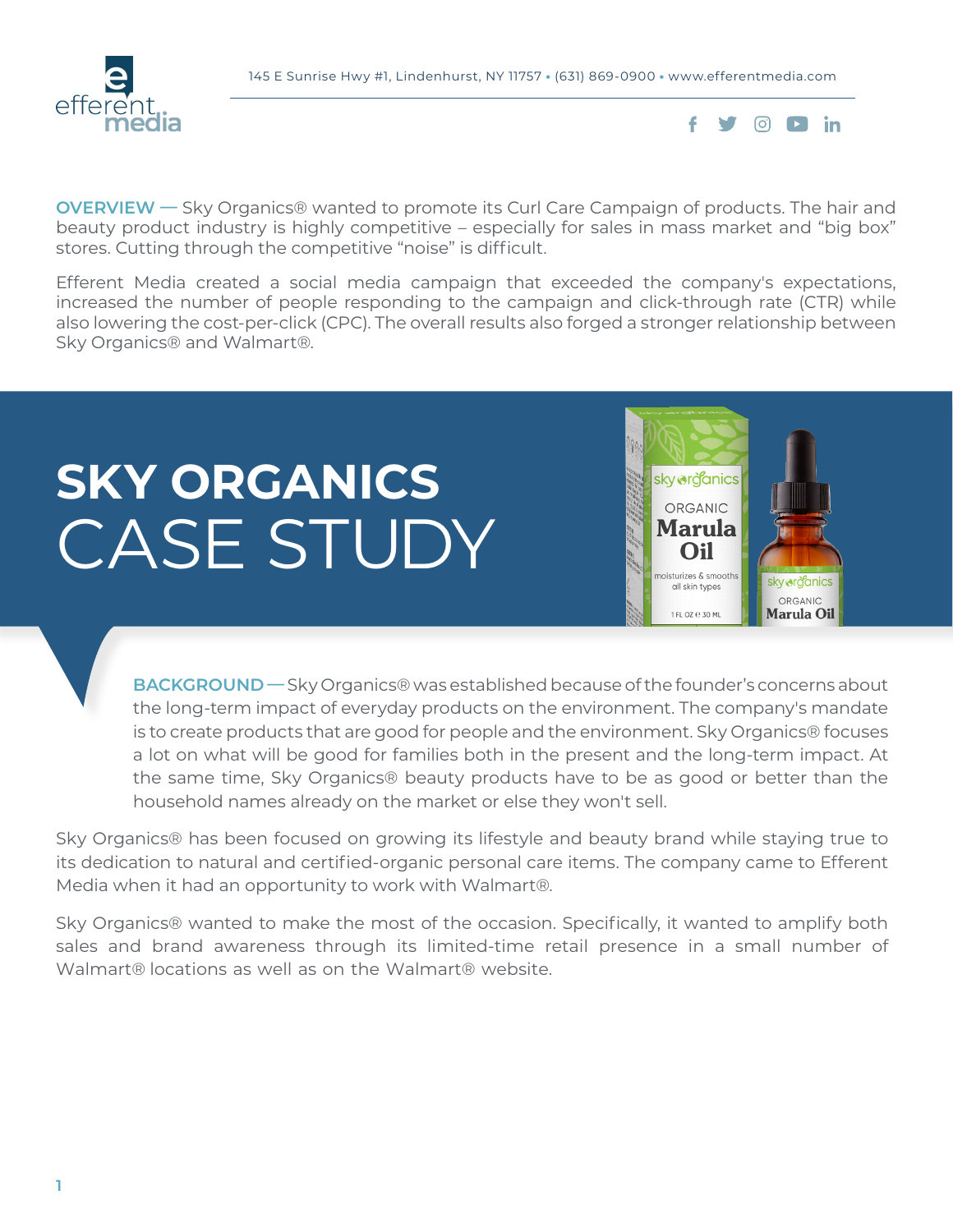**THE CAMPAIGN BEFORE EFFERENT MEDIA —** The following chart shows the social media campaign Sky Organics® was running before it began working with Efferent Media. As you can see, the spends in October 2020 and November 2020 were quite large, \$14,656.38 and \$22,355.57, respectively. The cost per click (CPC) for the entire August 2020 to January 2021 period hovered around a dollar per click with a high of \$1.48 per click in November, \$1.02 in September 2020, and \$0.97 per click in January 2021.

| <b>Month</b>             | <b>Spend</b> | <b>Impressions</b> | Reach       | <b>Clicks</b> | <b>CPC</b> | <b>CTR</b> |
|--------------------------|--------------|--------------------|-------------|---------------|------------|------------|
| January 2021             | \$7,000.00   | 1,420,411          | 768.761     | 7.225         | \$0.97     | 0.72%      |
| December 2020            | \$0.00       | $\Omega$           | $\circ$     | $\circ$       | $\circ$    | $\circ$    |
| November 2020            | \$22,355.57  | 2,083,280          | 1,680,895   | 15,126        | \$1.48     | 1.10%      |
| October 2020             | \$14,656.38  | 2,313,181          | 1,362,142   | 18,963        | \$0.77     | 1.27%      |
| September 2020           | \$2,672.59   | 535.263            | 352.576     | 2.608         | \$1.02     | 0.74%      |
| <b>August 2020</b>       | \$0.00       | $\Omega$           | $\circ$     | $\Omega$      | $\circ$    | $\Omega$   |
|                          |              |                    |             |               |            |            |
| <b>Previous 6 months</b> | \$46,684.45  | 6,362,135          | 4, 164, 374 | 43.922        | \$1.06     | 1.04%      |

### **FACEBOOK & INSTAGRAM TRAFFIC BEFORE EFFERENT**

At the same time, the click through rate (CTR) was less than what Sky Organics® wanted, especially considering the amount of money being spent. The best CTR achieved was 1.27% in October 2020 after spending \$14,656.38, with other CTRs in this period being just 1.10%, 0.72%, and 0.74%.

## EFFERENT MEDIA'S **EXPERTLY CRAFTED SOCIAL MEDIA CAMPAIGN DROVE SALES**

Sky Organics® came to Efferent Media after it had negotiated a limited-time promotion of its Curl Care product line in a portion of Walmart® stores. Understandably, the organic beauty company wanted to make the most of the opportunity.

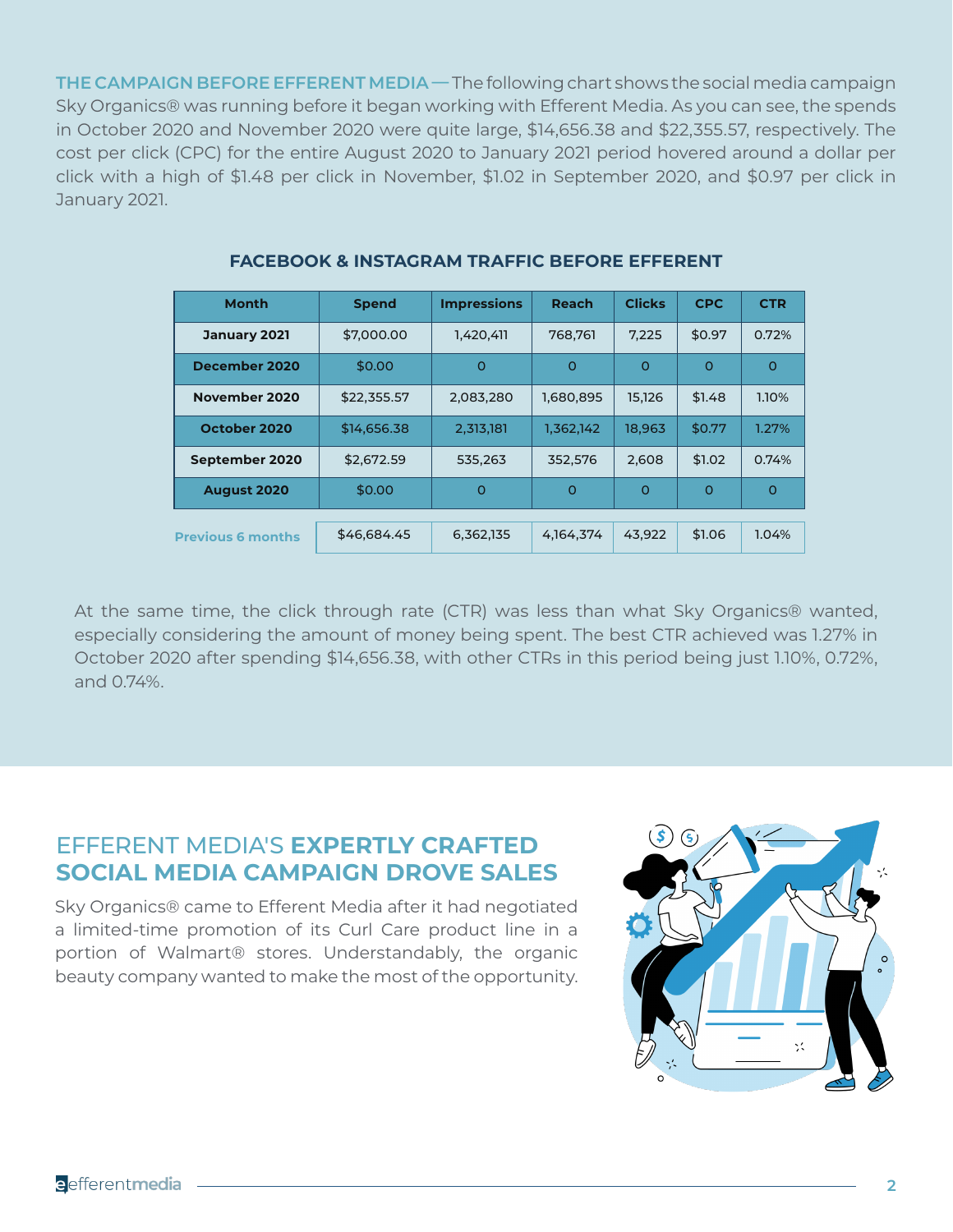

- Collection page on Walmart's retailer website
- $\Sigma$  Encourage purchases of Curl Care products online at Walmart.com
- $\gamma$  Promote clicks for directions to drive in-person sales at feature Walmart's retail stores

The Efferent Media Curl Care campaign began with \$3,489.76 spent on Facebook and Instagram in February 2021. That was significantly less than what Sky Organics® had been spending, and even in March 2021, the budget was only \$8,000, so when combined with it being a new campaign, the \$0.70 CPC and 0.90% CTR in February and \$0.86 CPC and 0.74% CTR in March were expected.

The campaign began to significantly take off in April 2021. The amount spent was similar at \$8,011.70, but through expert management and continual testing Efferent Media was able to lower the CPC to \$0.62 and raise the CTR to 1.22%.

That process of ongoing testing and refinement produced the results shown in the chart below. By July to September, Efferent Media's campaign was able to get CPC down to a range of \$0.39-\$0.41. At the same time, the CTR increased to a high of 5.11% in September.

How did Efferent Media achieve these results? Through expert optimization based on extensive competitor research and continuous testing in Granular audience targeting, new image and video ad creative, ad copy variations, thumbnail optimizations, remarketing audience segments, and well-timed pivot strategies.

| <b>Month</b>          | <b>Spend</b> | <b>Impressions</b> | <b>Reach</b> | <b>Clicks</b> | <b>CPC</b> | <b>CTR</b> |
|-----------------------|--------------|--------------------|--------------|---------------|------------|------------|
| September 2021        | \$6.117.94   | 303,417            | 167,541      | 14,773        | \$0.41     | 5.11%      |
| <b>August 2021</b>    | \$7,999.99   | 567,373            | 315,123      | 19,840        | \$0.40     | 3.65%      |
| <b>July 2021</b>      | \$8,000.02   | 458,877            | 238,723      | 20,427        | \$0.39     | 4.45%      |
| <b>June 2021</b>      | \$7,999.98   | 581,487            | 338,226      | 14,480        | \$.055     | 2.49%      |
| <b>May 2021</b>       | \$7,999.84   | 621,040            | 382,345      | 14,791        | \$0.54     | 2.38%      |
| <b>April 2021</b>     | \$8,011.70   | 1,066,977          | 464,671      | 12,980        | \$0.62     | 1.22%      |
| <b>March 2021</b>     | \$8,000.00   | 1,267,408          | 513,023      | 9,351         | \$0.86     | 0.74%      |
| <b>February 2021</b>  | \$3,489.76   | 830,919            | 411,072      | 4,984         | \$0.70     | 0.90%      |
|                       |              |                    |              |               |            |            |
| <b>Totals</b>         | \$57,619     | 5,697,498          | 2,830,724    | 111,626       | \$0.52     | 2.43%      |
| <b>First 6 months</b> | \$43,501.30  | 4,826,708          | 2,348,060    | 77.013        | \$0.55     | 2.07%      |

#### **FACEBOOK & INSTAGRAM TRAFFIC (EFFERENT)**